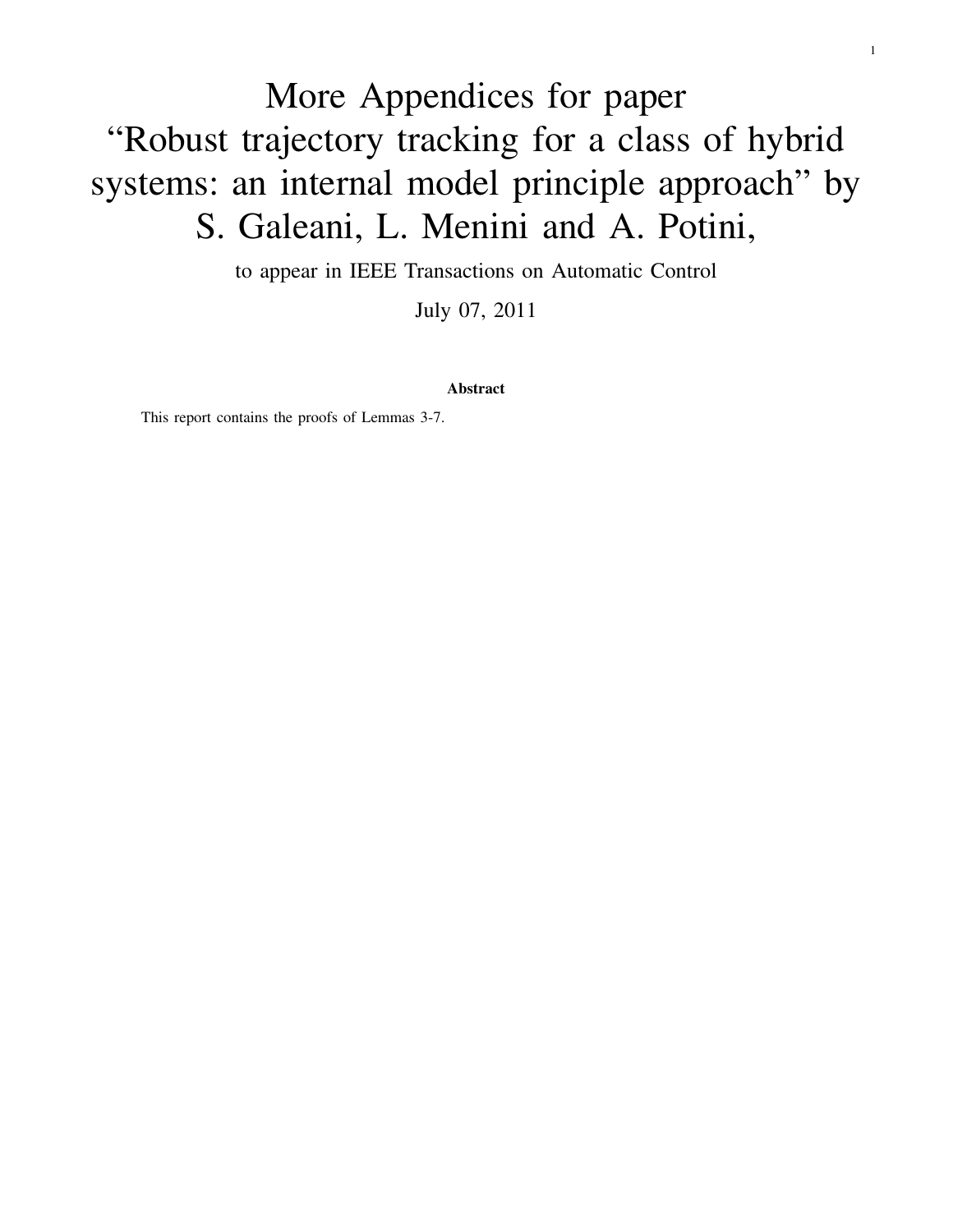## *C. Proof of Lemma 3: the tube*  $\mathcal{X}_{\kappa,\varepsilon_0}$  *around*  $\bar{\mathbf{x}}_{\bar{\imath}_k}(\cdot)$ *.*

By periodicity, it is enough to consider the case  $h = 0$  so that  $k = \kappa$ . Since the only switching surface hit by the motion  $\bar{\mathbf{x}}_{\bar{i}\kappa}(\cdot)$  in the interval  $[\bar{t}_{\kappa}, \bar{t}_{\kappa+1})$  is  $\mathcal{C}_{\bar{j}\kappa\bar{i}\kappa}$ , denoting by  $\text{dist}(\bar{\mathbf{x}}_{\bar{i}\kappa}(t), \mathcal{C}_{l\bar{i}\kappa})$  the distance between  $\bar{\mathbf{x}}_{\bar{i}\kappa}(t)$  and  $\mathcal{C}_{l\bar{i}\kappa}$ , it follows that  $\varepsilon_{\kappa} := \inf_{t \in [\bar{i}\kappa, \bar{i}\kappa+1)} \text{dist}(\bar{\mathbf{x}}_{\bar{i}\kappa}(t), \mathcal{C}_{l\bar{i}\kappa})$  is strictly positive. Defining  $\varepsilon_0^* = \min_{\kappa \in \mathcal{N}} {\varepsilon_{\kappa}}$ , it follows that for any  $\varepsilon_0 \in (0, \varepsilon_0^*)$  all points contained in the set  $\mathcal{X}_{\kappa, \varepsilon_0}$  in (33) can belong at most to the switching surface  $\mathcal{C}_{\bar{\jmath}_\kappa \bar{\imath}_\kappa}$ .

#### *D. Proof of Lemma 4: ensuring that reference and actual switching times are pairwise close.*

Since  $\varepsilon_1 \leq \varepsilon_0$ , by Lemma 3 the switching event at time  $t_{k+1}$  can only happen when the switching surface  $C_{\bar{\jmath}_k\bar{\imath}_k}$  is hit. In the case  $t_{k+1} = \bar{t}_{k+1}$ , there is nothing to prove. Hence, the following computations consider the two cases  $t_{k+1} > \bar{t}_{k+1}$  and  $t_{k+1} < \bar{t}_{k+1}$ . In both cases, the proof requires to compute the solutions between  $\bar{t}_{k+1}$  and  $\bar{t}_{k+1} \pm \omega$ , and to use the constants  $\omega$  and  $M_{\omega}$  computed in the procedure in Subsection VI-A to show that if a switching event does not occur in the considered interval then a contradiction arise.

Consider the case  $t_{k+1} > \bar{t}_{k+1}$  first. Since  $t_{k+1} \not\leq \bar{t}_{k+1}$ , it follows that  $\mathbf{J}_{\bar{j}_k\bar{i}_k} \mathbf{x}_{\bar{i}_k}(t) - b_{\bar{j}_k\bar{i}_k} < 0$ ,  $\forall t \in$  $[t_k, \bar{t}_{k+1}]$ . By contradiction, assume that there is no switching time  $t_{k+1} \in (\bar{t}_{k+1}, \bar{t}_{k+1}+\omega]$ ; this implies that the scalar function  $J_{\bar{j}_k\bar{i}_k}x_{\bar{i}_k}(t) - b_{\bar{j}_k\bar{i}_k}$  remains strictly negative also for all  $t \in (\bar{t}_{k+1}, \bar{t}_{k+1} + \omega]$ . Recalling (20) (where  $\mathbf{u}_{b,k+1} = \overline{\mathbf{u}}(\overline{t}_{k+1}^{-})$  and (17c), one has for  $t > \overline{t}_{k+1}$ :

$$
\mathbf{J}_{\bar{j}_k\bar{i}_k} \mathbf{x}_{\bar{i}_k}(t) - b_{\bar{j}_k\bar{i}_k} = \mathbf{J}_{\bar{j}_k\bar{i}_k} e^{\mathbf{A}_{\bar{i}_k}(t - \bar{t}_{k+1})} \left( \bar{\mathbf{x}}_{\bar{i}_k}(\bar{t}_{k+1}) + \bar{\mathbf{x}}_{\bar{i}_k}(\bar{t}_{k+1}) + \int_{\bar{t}_{k+1}}^t e^{\mathbf{A}_{\bar{i}_k}(t - \tau)} \mathbf{B}_{\bar{i}_k} \mathbf{u}_{b, \kappa+1} \right) - b_{\bar{j}_k\bar{i}_k}
$$
\n
$$
= (\mathbf{J}_{\bar{j}_k\bar{i}_k} \bar{\mathbf{x}}_{\bar{i}_k}(t) - b_{\bar{j}_k\bar{i}_k}) + \mathbf{J}_{\bar{j}_k\bar{i}_k} e^{\mathbf{A}_{\bar{i}_k}(t - \bar{t}_{k+1})} \tilde{\mathbf{x}}_{\bar{i}_k}(\bar{t}_{k+1})
$$
\n(42)

The scalar, continuously differentiable function  $J_{\bar{j}_k\bar{i}_k}\bar{x}_{\bar{i}_k}(t) - b_{\bar{j}_k\bar{i}_k}$  is positive (since  $J_{\bar{j}_k\bar{i}_k}\bar{x}_{\bar{i}_k}(\bar{t}_{k+1})$  $b_{\bar{j}_k\bar{i}_k} = 0$  and  $\mathbf{J}_{\bar{j}_k\bar{i}_k} \dot{\bar{\mathbf{x}}}_{\bar{i}_k}(\bar{t}_{k+1}) > 0$ ) and by (22) it is lower bounded by  $\frac{1}{2} \mathbf{J}_{\bar{j}_k\bar{i}_k} \dot{\bar{\mathbf{x}}}_{\bar{i}_k}(\bar{t}_{k+1}) |\tilde{t}-\bar{t}_{k+1}|, \forall t \in$  $[\overline{\tilde{t}}_{k+1}, \overline{t}_{k+1} + \omega]$ ; in particular,  $\mathbf{J}_{\overline{j}_k \overline{\imath}_k} \overline{\mathbf{x}}_{\overline{\imath}_k} (\overline{t}_{k+1} + \omega) - b_{\overline{j}_k \overline{\imath}_k} > \frac{1}{2}$  $\frac{1}{2} \mathbf{J}_{\bar{j}_k \bar{i}_k} \dot{\bar{\mathbf{x}}}_{\bar{i}_k} (\bar{t}_{k+1}) \omega$ . On the other hand, in order for the right hand side of (42) to be negative the term  $\mathbf{J}_{\bar{J}_k\bar{\imath}_k} e^{\mathbf{A}_{\bar{\imath}_k}(\tilde{t}-\bar{t}_{k+1})}\tilde{\mathbf{x}}_{\bar{\imath}_k}(\bar{t}_{k+1})$  must be negative, and by (23) it satisfies  $|\mathbf{J}_{\bar{\jmath}_k\bar{\imath}_k}e^{\mathbf{A}_{\bar{\imath}_k}(t-\bar{t}_{k+1})}\tilde{\mathbf{x}}_{\bar{\imath}_k}(\bar{t}_{k+1}^-)| < M_{\omega} \varepsilon_1 \frac{1}{2}$  $\frac{1}{2}\mathbf{J}_{\bar{\jmath}_k\bar{\imath}_k}\dot{\bar{\mathbf{x}}}_{\bar{\imath}_k}(\bar{t}_{k+1}^-)<\frac{1}{2}$  $\frac{1}{2} \mathbf{J}_{\bar\jmath_k \bar\imath_k} \dot{\bar{\mathbf{x}}}_{\bar\imath_k} (\bar t_{k+1}^-) \omega, \ \forall t \in [\bar t_{k+1}, \bar t_{k+1} +$ w contradicting  $\mathbf{J}_{\bar{j}_k\bar{i}_k} \mathbf{x}_{\bar{i}_k}(t) - b_{\bar{j}_k\bar{i}_k} \leq 0$ ,  $\forall t \in (\bar{t}_{k+1}, \bar{t}_{k+1} + \omega]$ . Since  $\|\mathbf{J}_{\bar{j}_k\bar{i}_k} e^{\mathbf{A}_{\bar{i}_k}(\bar{t}_{k+1} - \bar{t}_{k+1})} \tilde{\mathbf{x}}_{\bar{i}_k}(\bar{t}_{k+1})\| =$  $|\mathbf{J}_{\bar{j}_k\bar{i}_k}\bar{\mathbf{x}}_{\bar{i}_k}(t_{k+1}) - b_{\bar{j}_k\bar{i}_k}|$  at  $t_{k+1}$ , then  $|\tilde{t}_{k+1}| < M_\omega \|\tilde{\mathbf{x}}_{\bar{i}_k}(\bar{t}_{k+1})\|$ .

Finally, consider the case  $t_{k+1} < t_{k+1}$ . By hypothesis,

$$
\mathbf{J}_{\bar{\jmath}_k \bar{\imath}_k} \mathbf{x}_{\bar{\imath}_k} (t_{k+1}^-) - b_{\bar{\jmath}_k \bar{\imath}_k} = (\mathbf{J}_{\bar{\jmath}_k \bar{\imath}_k} \bar{\mathbf{x}}_{\bar{\imath}_k} (t_{k+1}) - b_{\bar{\jmath}_k \bar{\imath}_k}) + \mathbf{J}_{\bar{\jmath}_k \bar{\imath}_k} \tilde{\mathbf{x}}_{\bar{\imath}_k} (t_{k+1}^-) = 0.
$$
 (43)

Since  $(\mathbf{J}_{\bar{\jmath}_k\bar{\imath}_k}\bar{\mathbf{x}}_{\bar{\imath}_k}(t_{k+1}) - b_{\bar{\jmath}_k\bar{\imath}_k}) < -\frac{1}{2}$  $\frac{1}{2} \mathbf{J}_{\bar{j}_k \bar{i}_k} \dot{\bar{\mathbf{x}}}_{\bar{i}_k} (\bar{t}_{k+1}^-) |\tilde{t}_{k+1}| < 0$ , it follows that  $\mathbf{J}_{\bar{j}_k \bar{i}_k} \tilde{\mathbf{x}}_{\bar{i}_k} (t_{k+1}^-) > 0$  and  $\mathbf{J}_{\bar\jmath_k\bar\imath_k}\tilde{\mathbf{x}}_{\bar\imath_k}(t_{k+1}^-)<\|\mathbf{J}_{\bar\jmath_k\bar\imath_k}\|\big[\|\tilde{\mathbf{x}}_{\bar\imath_k}(t_{k+1}^-)\big\|^2< M_\omega\frac{1}{2}$  $\frac{1}{2} \overset{\_}{{\mathbf{J}}}_{\bar{\jmath}_k \bar{\imath}_k} \dot{\bar{\mathbf{x}}}_{\bar{\imath}_k} (\bar{t}_{k+1}^-) \varepsilon_1^{}~<~\frac{1}{2}$  $\frac{1}{2} \mathbf{J}_{\bar{j}_k \bar{i}_k} \dot{\bar{\mathbf{x}}}_{\bar{i}_k} (\bar{t}_{k+1}) \omega;$  hence, (43) implies 1  $\frac{1}{2}\mathbf{\tilde{J}}_{\bar{\jmath}_{k}\bar{\imath}_{k}}\dot{\bar{\mathbf{x}}}_{\bar{\imath}_{k}}(\bar{t}^{-}_{k+1})\omega\,>\,\mathbf{\tilde{J}}_{\bar{\jmath}_{k}\bar{\imath}_{k}}\dot{\bar{\mathbf{x}}}_{\bar{\imath}_{k}}(t^{-}_{k+1}) = -(\mathbf{J}_{\bar{\jmath}_{k}\bar{\imath}_{k}}\bar{\mathbf{x}}_{\bar{\imath}_{k}}(t_{k+1})\,-\,b_{\bar{\jmath}_{k}\bar{\imath}_{k}}) \,>\,\frac{1}{2}$  $\frac{1}{2} \mathbf{J}_{\bar{j}_k \bar{i}_k} \dot{\bar{\mathbf{x}}}_{\bar{i}_k} (\dot{\bar{t}}_{k+1}^{-}) |\tilde{t}_{k+1}|$  and then  $t_{k+1} \in$  $(\bar{t}_{k+1} - \omega, \bar{t}_{k+1})$ . The bound  $|\tilde{t}_{k+1}| < M_{\omega} ||\tilde{\mathbf{x}}_{\bar{i}_k}(\bar{t}_{k+1})||$  follows as in the case  $t_{k+1} > \bar{t}_{k+1}$ .

#### *E. Proof of Lemma 5*

The proof requires to compute the motions between  $t_{k+1}^m$  and  $t_{k+1}^M$ , in order to evaluate the errors at the two instants. The two cases  $t_{k+1} \ge \bar{t}_{k+1}$  and  $t_{k+1} \le \bar{t}_{k+1}$  must be considered separately due to the different definition of  $u_a(t)$  and  $u(t)$  in the two cases according to (17b) and (17c).

Consider the case  $t_{k+1} \geq t_{k+1}$  first, so that  $t_{k+1} \in [0, \omega)$ . According to (20) and (17c),

$$
\mathbf{x}_{\bar{\jmath}_k}(t_{k+1}) = \mathbf{\Gamma}_{\bar{\jmath}_k \bar{\imath}_k} \left[ e^{\mathbf{A}_{\bar{\imath}_k} \tilde{t}_{k+1}} \left( \bar{\mathbf{x}}_{\bar{\jmath}_k}(\bar{t}_{k+1}) + \tilde{\mathbf{x}}_{\bar{\jmath}_k}(\bar{t}_{k+1}) \right) + \int_0^{\tilde{t}_{k+1}} e^{\mathbf{A}_{\bar{\imath}_k}(\tilde{t}_{k+1} - \tau)} \mathbf{B}_{\bar{\imath}_k} \mathbf{u}_{b,\kappa+1} d\tau \right] + \gamma_{\bar{\jmath}_k \bar{\imath}_k},
$$
  

$$
\bar{\mathbf{x}}_{\bar{\jmath}_k}(t_{k+1}) = e^{\mathbf{A}_{\bar{\jmath}_k} \tilde{t}_{k+1}} \left( \mathbf{\Gamma}_{\bar{\jmath}_k \bar{\imath}_k} \bar{\mathbf{x}}_{\bar{\imath}_k}(\bar{t}_{k+1}) + \gamma_{\bar{\jmath}_k \bar{\imath}_k} \right) + \int_0^{\tilde{t}_{k+1}} e^{\mathbf{A}_{\bar{\jmath}_k}(\tilde{t}_{k+1} - \tau)} \mathbf{B}_{\bar{\jmath}_k} \bar{\mathbf{u}}(\bar{t}_{k+1} + \tau) d\tau,
$$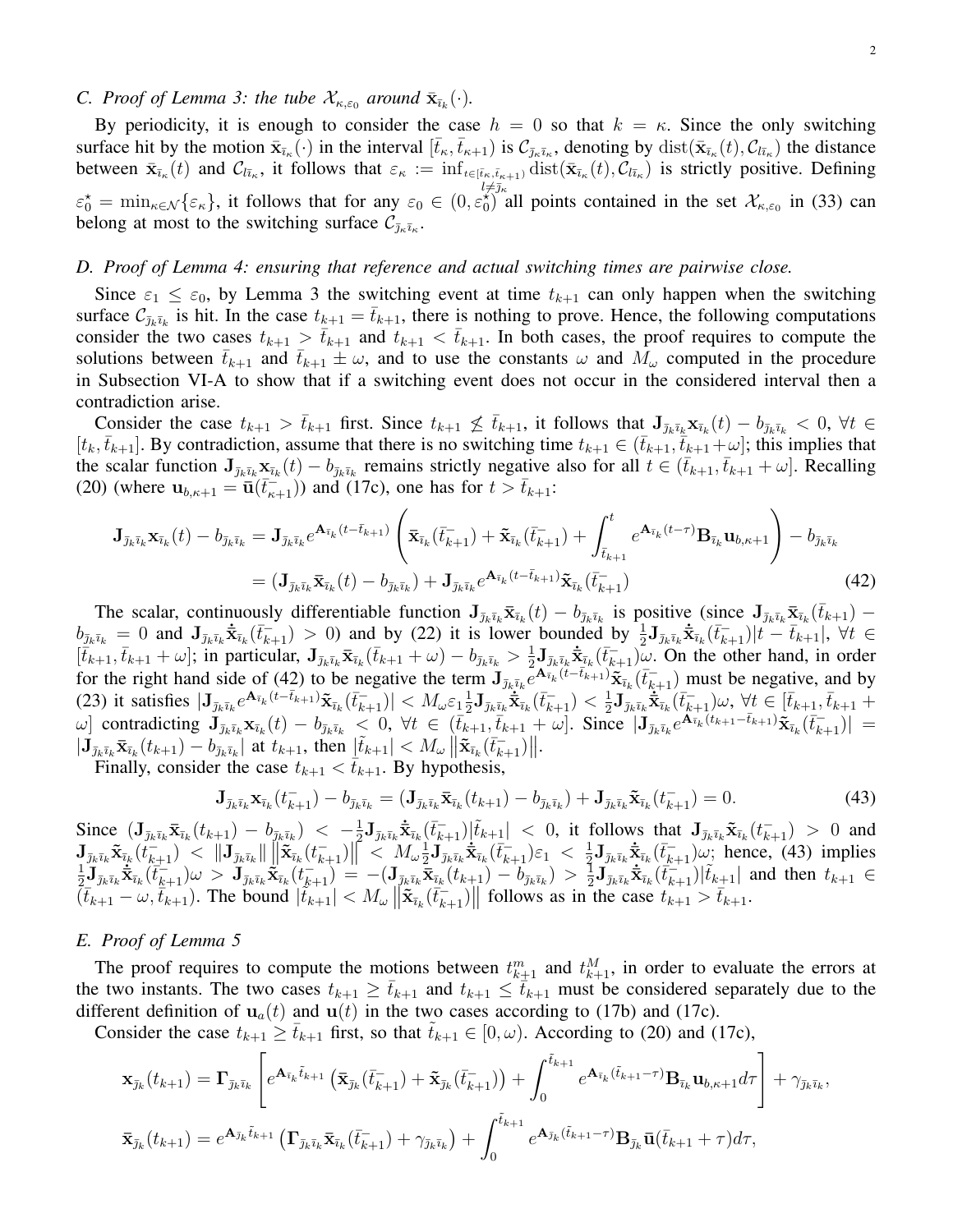with  $\bar{\mathbf{u}}(\bar{t}_{k+1}+\tau) = \bar{\mathbf{u}}(\bar{t}_{k+1}) = \mathbf{u}_{b,k+1}$  due to (20), whereas by (17a) and (17b),  $\mathbf{x}_a(t_{k+1}) = e^{\mathbf{A}_{\bar{J}_k}\tilde{t}_{k+1}}(\bar{x}_a(\bar{t}_{k+1}) +$  $\tilde{\mathbf{\Lambda}}_{\kappa+1}(h-1), \bar{\mathbf{x}}_a(t_{k+1}) = e^{\mathbf{A}_{\bar{\jmath}_k}\tilde{t}_{k+1}}\bar{x}_a(\bar{t}_{k+1}).$  Recalling (21), it follows that  $\tilde{\mathbf{x}}_{\bar{\jmath}_k}(t_{k+1}) = \mathbf{\Gamma}_{\bar{\jmath}_k\bar{\imath}_k}e^{\mathbf{A}_{\bar{\imath}_k}\tilde{t}_{k+1}}\tilde{\mathbf{x}}_{\bar{\jmath}_k}(\bar{t}_{k+1}) +$  $f_{1,k}(\tilde{t}_{k+1}), \ \tilde{\mathbf{x}}_a(t_{k+1}) = e^{\mathbf{A}_{\bar{\jmath}_k}\tilde{t}_{k+1}}\tilde{\mathbf{\Lambda}}_{\kappa+1}(h-1)$ . By the definitions in Subsection VI-A,  $\|\tilde{\mathbf{x}}_{\bar{\jmath}_k}(t_{k+1}^M)\|$  $\begin{split} M_x\left\|\tilde{{\bf x}}_{\bar\jmath_k}(t^{m-}_{k+1})\right\|+M_{\tilde t}|\tilde t_{k+1}|<\left(M_{\tilde t}M_\omega+M_x\right)\left\|\tilde{{\bf x}}_{\bar\jmath_k}(t^{m-}_{k+1})\right\|\leq M_g\left\|\tilde{{\bf x}}_{\bar\jmath_k}(t^{m-}_{k+1})\right\|,\left\|\tilde{{\bf x}}_{a}(t_{k+1})\right\|$  $\parallel$  $\lt$  $M_g$  $\tilde{\mathbf{\Lambda}}_{\kappa+1}(h-1)$ . Finally, since  $\mathbf{\Lambda}_{\kappa}(h) = e^{-\mathbf{A}_a(\bar{t}_{k+1}-\bar{t}_k)} \mathbf{x}_a(\bar{t}_{k+1}^-) = e^{-\mathbf{A}_a(\bar{t}_{k+1}-\bar{t}_k)} (\bar{\mathbf{x}}_a(\bar{t}_{k+1}^-) + \bar{\mathbf{x}}_a(\bar{t}_{k+1}^-)) =$  $\bar{\mathbf{x}}_a(\dot{\bar{t}}_{k+N}) + e^{-\mathbf{A}_a(\dot{\bar{t}}_{k+1}-\bar{t}_k)}\tilde{\mathbf{x}}_a(t_{k+1}^{m-})$  it follows that  $\tilde{\mathbf{\Lambda}}_{\kappa}(h) = e^{-\mathbf{A}_a(\bar{t}_{k+1}-\bar{t}_k)}\tilde{\mathbf{x}}_a(t_{k+1}^{m-})$  and hence

$$
\left\|\tilde{\mathbf{\Lambda}}_{\kappa}(h)\right\| < M_{\tilde{\Lambda}}\left\|\tilde{\mathbf{x}}_a(t^{m-}_{k+1})\right\| \leq M_g\left\|\tilde{\mathbf{x}}_{\bar{\jmath}_k}^e(t^{m-}_{k+1})\right\|.
$$

On the other hand, when  $t_{k+1} < \bar{t}_{k+1}$ , one has  $\tilde{t}_{k+1} \in (-\omega, 0)$ . According to (17c),

$$
\mathbf{x}_{\bar{\jmath}_k}(\bar{t}_{k+1}) = e^{-\mathbf{A}_{\bar{\jmath}_k}\tilde{t}_{k+1}} \left[ \mathbf{\Gamma}_{\bar{\jmath}_k\bar{\imath}_k} \left( \bar{\mathbf{x}}_{\bar{\imath}_k} (t_{k+1}^-) + \tilde{\mathbf{x}}_{\bar{\imath}_k} (t_{k+1}^-) \right) + \gamma_{\bar{\jmath}_k\bar{\imath}_k} \right] + \int_{\tilde{t}_{k+1}}^0 e^{-\mathbf{A}_{\bar{\jmath}_k}\tau} \mathbf{B}_{\bar{\jmath}_k} \mathbf{u}_{c,k+1} d\tau,
$$
  

$$
\bar{\mathbf{x}}_{\bar{\jmath}_k}(\bar{t}_{k+1}) = \mathbf{\Gamma}_{\bar{\jmath}_k\bar{\imath}_k} \left( e^{-\mathbf{A}_{\bar{\imath}_k}\tilde{t}_{k+1}} \bar{\mathbf{x}}_{\bar{\imath}_k} (t_{k+1}^-) + \int_{\tilde{t}_{k+1}}^0 e^{-\mathbf{A}_{\bar{\imath}_k}\tau} \mathbf{B}_{\bar{\imath}_k} \bar{\mathbf{u}} (\bar{t}_{k+1} + \tau) d\tau \right) + \gamma_{\bar{\jmath}_k\bar{\imath}_k}.
$$

By (21), it follows that  $\tilde{\mathbf{x}}_{\bar{j}_k}(\bar{t}_{k+1}) = e^{-\mathbf{A}_{\bar{j}_k}\tilde{t}_{k+1}} \mathbf{\Gamma}_{\bar{j}_k\bar{i}_k} \tilde{\mathbf{x}}_{\bar{j}_k}(\bar{t}_{k+1}) + \mathbf{f}_{2,k}(\tilde{t}_{k+1}), \ \tilde{\mathbf{x}}_a(t_{k+1}) = \tilde{\mathbf{\Lambda}}_{\kappa+1}(h-1);$  by the definitions in Subsection VI-A, it follows that  $\|\tilde{\mathbf{x}}_a(t_{k+1})\| = \begin{bmatrix} k & k \\ k & k+1 \end{bmatrix}$  $\left\| \tilde{\mathbf{\Lambda}}_{\kappa+1}(h-1) \right\| \leq M_g \left\| \mathbf{\Sigma}_{\kappa}^{\kappa}(h-1) \right\|$ the definitions in Subsection VI-A, it follows that  $\|\tilde{\mathbf{x}}_a(t_{k+1})\| = \left\|\tilde{\mathbf{\Lambda}}_{\kappa+1}(h-1)\right\| \le M_g \left\|\tilde{\mathbf{\Lambda}}_{\kappa+1}(h-1)\right\|$ ,<br> $\|\tilde{\mathbf{x}}_{\bar{j}_k}(t_{k+1}^M)\| < M_x \left\|\tilde{\mathbf{x}}_{\bar{j}_k}(t_{k+1}^m)\right\| + M_{\tilde{t}}|\tilde{t}_{k+1}| < (M_{\tilde{t}}$ 

$$
\Lambda_{\kappa}(h) = e^{-\mathbf{A}_{a}(\bar{t}_{k+1}-\bar{t}_{k})}\mathbf{x}_{a}(\bar{t}_{k+1}^{-}) = e^{-\mathbf{A}_{a}(\bar{t}_{k+1}-\bar{t}_{k})}e^{\mathbf{A}_{a}(\bar{t}_{k+1}-t_{k+1})}\left(\bar{\mathbf{x}}_{a}(t_{k+1}^{-})+\tilde{\mathbf{x}}_{a}(t_{k+1}^{-})\right)
$$
\n
$$
= \bar{\mathbf{x}}_{a}(\bar{t}_{k+N}) + e^{-\mathbf{A}_{a}(\bar{t}_{k+1}-\bar{t}_{k}+\tilde{t}_{k+1})}\tilde{\mathbf{x}}_{a}(t_{k+1}^{m})
$$

it follows that  $\tilde{\mathbf{\Lambda}}_{\kappa}(h) = e^{-\mathbf{A}_a(\bar{t}_{k+1}-\bar{t}_k+\tilde{t}_{k+1})}\tilde{\mathbf{x}}_a(t^{m-}_{k+1})$  and then  $\|\$  $\left\| \tilde{\mathbf{A}}_{\kappa}(h) \right\| < M_{\tilde{\Lambda}} \left\| \tilde{\mathbf{x}}_{a}(t_{k+1}^{m-}) \right\| \leq M_{g} \left\| \tilde{\mathbf{x}}_{\tilde{\jmath}_{k}}^{e}(t_{k+1}^{m-}) \right\|.$ 

### *F. Proof of Lemma 6*

From Lemma 1, the choice of the gains  $\mathbf{K}_{\bar{i}_k}^e$  guarantees that the solution is inside  $\mathcal{X}_{\kappa,\varepsilon_1} \subset \mathcal{X}_{\kappa,\varepsilon_0}$  (so that Lemma 3 and Lemma 4 can be applied) and that  $\|\tilde{\mathbf{x}}_{\bar{i}_k}^e(t_{k+1}^{m-})\| < \gamma \|\tilde{\mathbf{x}}_{\bar{i}_k}^e(t_k^M)\|$ . Applying Lemma 5 and Lemma 4 yields (34a) and (34b). Finally, (34c) can be obtained noting that  $\tilde{\mathbf{y}}(t) = \mathbf{y}(t) - \bar{\mathbf{y}}(t) = \mathbf{C}_{\bar{i}_k}^o \tilde{\mathbf{x}}_{\bar{i}_k}^e$ ,  $\forall t \in [t_k^M, t_{k+1}^m)$ . Using (32c), the bound (34c) follows by choosing  $M_1 = bM_0 = \gamma e^{\eta \rho_0} M_0$  where  $b = \gamma e^{\eta \rho_0}$ and  $M_0 = \max_{k \in \mathcal{N}} \{ ||\mathbf{C}_{\bar{i}_k}^o|| \}.$ 

#### *G. Proof of Lemma 7.*

Proceeding by induction on  $\kappa$ , it will now be shown that  $\left\|\tilde{\xi}_h\right\|$  $< \delta_0$ ,  $|\tilde{t}_{1+hN}| < \delta_0$  imply

$$
\|\boldsymbol{\chi}_{\kappa+hN}\| \le \left\|\frac{\tilde{t}_{1+hN}}{\tilde{\xi}_h}\right\|, \quad \kappa \in \mathcal{N},\tag{44a}
$$

$$
\left\| \frac{\tilde{t}_{1+(h+1)N}}{\tilde{\xi}_{h+1}} \right\| < \alpha \left\| \frac{\tilde{t}_{1+hN}}{\tilde{\xi}_h} \right\| \tag{44b}
$$

In order to show (44a), it is enough to show that

$$
|\tilde{t}_{\kappa+hN}| \leq \left\|\frac{\tilde{t}_{1+hN}}{\tilde{\xi}_h}\right\|, \ \left\|\tilde{\mathbf{\Lambda}}_{N+1}(h-1)\right\| < \left\|\frac{\tilde{t}_{1+hN}}{\tilde{\xi}_h}\right\|, \ \left\|\tilde{\mathbf{x}}_{\bar{\iota}_{\kappa+hN}}(t_{\kappa+hN}^M)\right\| < \left\|\frac{\tilde{t}_{1+hN}}{\tilde{\xi}_h}\right\|, \ \kappa = 2, \ldots, N,
$$